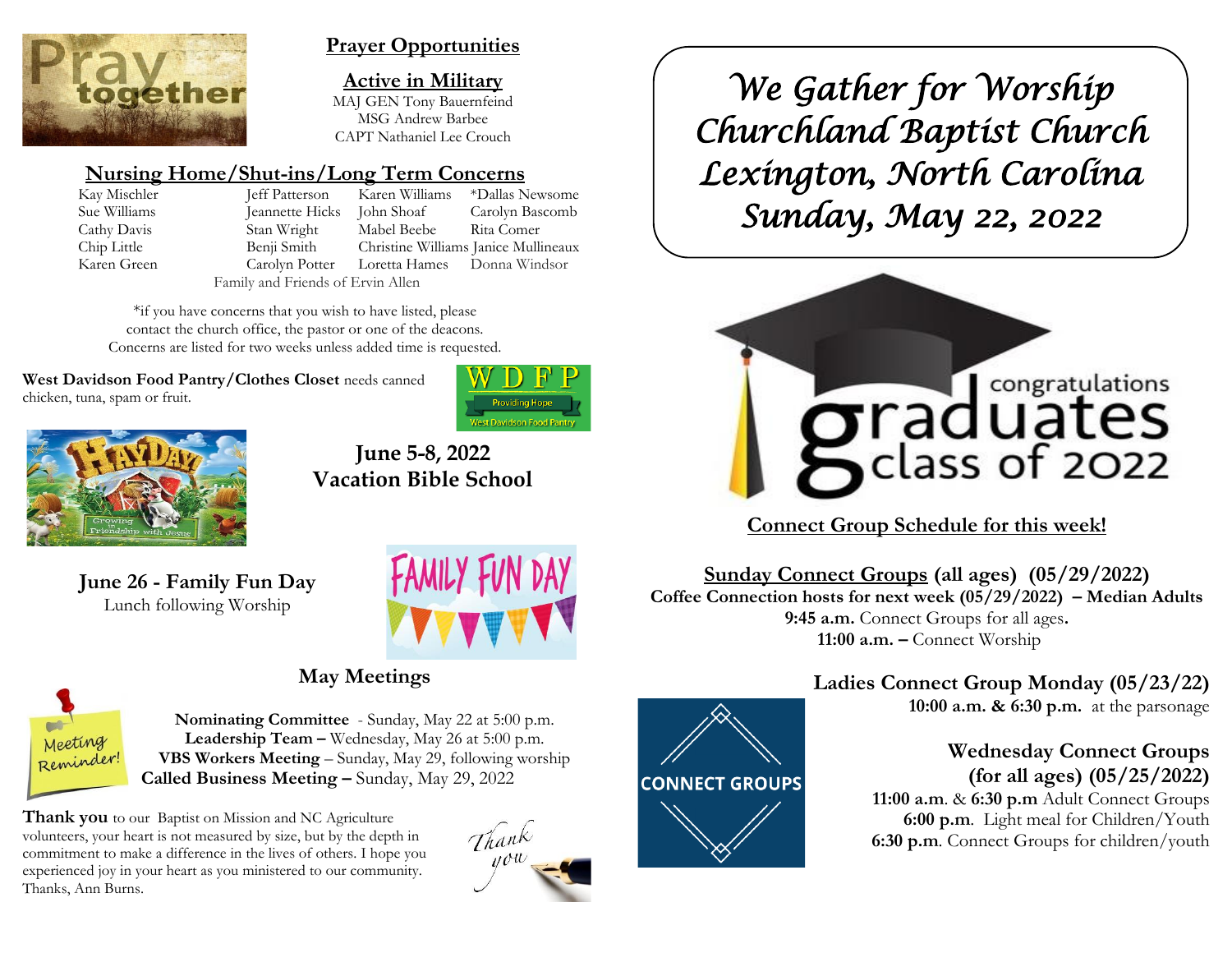

*The Worship Service at Eleven O'clock Sunday morning, May 22, 2022* 

**Chiming of the Hour**

**Welcome/The Work of the Church**

**Call to Worship – Chancel Choir** Crown Him with Many Crowns (161)

**Invocation**

**Hymn of Praise #10 –** How Great Thou Arf

**Graduate Recogntion –** Suzan Tedder

**Special Music – Chancel Choir** The Artist

**Hymn of Giving #61 –** Savior, Like a Shepherd Lead Us Children dismissed to Children's Church

> **Offertory Prayer**  Tim Freeman

**Receiving of Tithes and Offerings**

. **Doxology**

**Message – Dr. Huckaby** The Ultimate Final  $Example_2$ <sup>nd</sup> Timothy 2:15

**Invitation #330 –** Amazing Grace

**Postlude** – Roy Hicks



# **The Ultimate Final Exam 2 nd Timothy 2:15**

Do your best to **present yourself** to God as one approved, a workman who does not need to be ashamed and who correctly handles the word of truth.

**Introduction** – there will be a final exam for all of us, Three things we must consider from this text:

**Is the Lord well p\_\_\_\_\_\_\_\_\_\_\_\_\_\_\_\_ (v.15)** 

*Present yourself to God as one approved.*

Is the work w  $\frac{d}{dx}$  (v.15)

*A workman who does not need to be ashamed*

Is the Word w  $\qquad \qquad$  u  $\qquad \qquad$  (v.15)

*Who correctly handles the word of truth*.

**Conclusion** – God help us when we come to the end of our lives and stand before our Heavenly Father we will, like Paul, hear Him say: well done, good and faithful servant.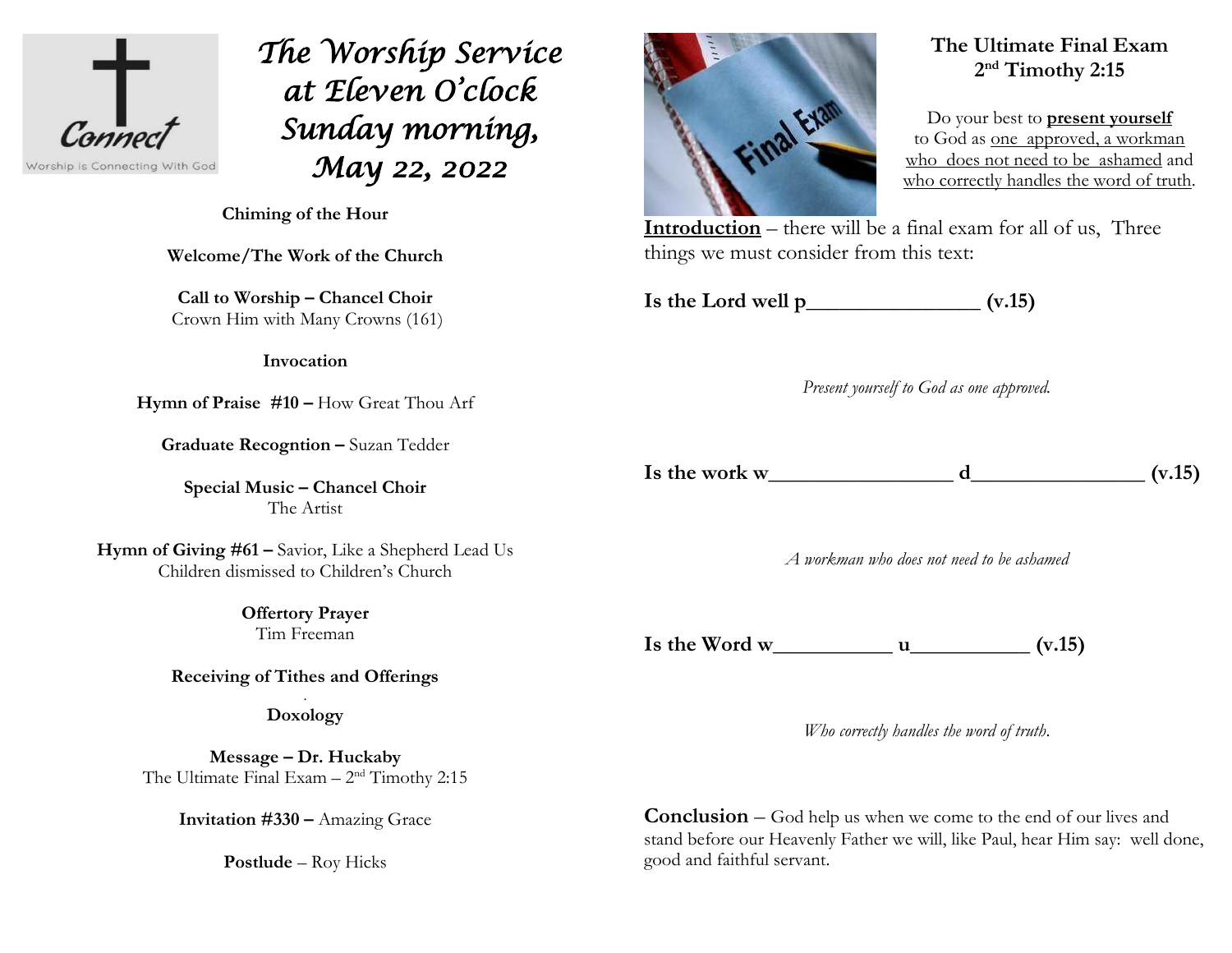

### **Volunteer Opportunities**

**Deacon of the Week -** Tim Freeman **Next week** – Ricky Lomax

**Security Team 05/22 –** Chad Tedder/David Wood **05/29 –** Frank Boris/Harold Burns

**Nursery Volunteers 05/22 –** Marlena Fleeman/Sarah Hand **05/29 -** Jessica West/Kay Beck

**Children's Church 05/22 -** Kelli Hopkins/April Boris **05/29 –** Pam Phipps/Angie West

#### **Wednesday Children's Connect**

**05/25 –** – Lisa Ridenhour/Sandra Beck/Ann Burns/Barbara Shoaf **06/02 –** Lisa Ridenhour/Sandra Beck/Ann Burns/Barbara Shoaf

> **Office Secretaries 05/22 –** Amy Freeman **05/29 –** Amy Freeman

> > **Counting Team 05/22 –** Pam Phipps/Sherri Manno **05/29 –** Karen Allen/Pam Phipps

#### **Ushers**

**05/22 –** Chad Tedder/Rudy Hartley/Ronald Hartley/Michael Swicegood **05/29 –** Frank Boris/Billy Harris/Jeff Snider/Harold Burns

#### **Kids Connect May Mission Project** - **Senior Goody**

**Bags**. We will collect items for CBC and Churchland senior adults/shut ins. We will collect items through 5/25/22 or money through 5/22/22. See Lisa Ridenhour with any questions.





#### **Motion for Called Business Meeting (May 29)** – The deacons, finance committee and the building and grounds committees recommend that the church replace the chairs and chair dollies in the Fellowship Hall. This would be the purchase of **176 chairs and 2 dollies** from Church Interiors, Inc. at a cost of **\$8,002.53** after the deduction from Davidson County Refundable Taxes. The funds would be taken from the Building Fund.



### **Volunteer Opportunities**

**Deacon of the Week -** Tim Freeman **Next week** – Ricky Lomax

**Security Team**

**05/22 –** Chad Tedder/David Wood **05/29 –** Frank Boris/Harold Burns

#### **Nursery Volunteers**

**05/22 –** Marlena Fleeman/Sarah Hand **05/29 -** Jessica West/Kay Beck

#### **Children's Church**

**05/22 -** Kelli Hopkins/April Boris **05/29 –** Pam Phipps/Angie West

#### **Wednesday Children's Connect**

**05/25 –** – Lisa Ridenhour/Sandra Beck/Ann Burns/Barbara Shoaf **06/02 –** Lisa Ridenhour/Sandra Beck/Ann Burns/Barbara Shoaf

**Office Secretaries**

**05/22 –** Amy Freeman **05/29 –** Amy Freeman

### **Counting Team**

**05/22 –** Pam Phipps/Sherri Manno **05/29 –** Karen Allen/Pam Phipps

### **Ushers**

**05/22 –** Chad Tedder/Rudy Hartley/Ronald Hartley/Michael Swicegood **05/29 –** Frank Boris/Billy Harris/Jeff Snider/Harold Burns

### **Kids Connect May Mission Project** - **Senior Goody**

**Bags**. We will collect items for CBC and Churchland senior adults/shut ins. We will collect items through 5/25/22 or money through 5/22/22. See Lisa Ridenhour with any questions.





#### **Motion for Called Business Meeting (May 29)** – The

deacons, finance committee and the building and grounds committees recommend that the church replace the chairs and chair dollies in the Fellowship Hall. This would be the purchase of **176 chairs and 2 dollies** from Church Interiors, Inc. at a cost of **\$8,002.53** after the deduction from Davidson County Refundable Taxes. The funds would be taken from the Building Fund.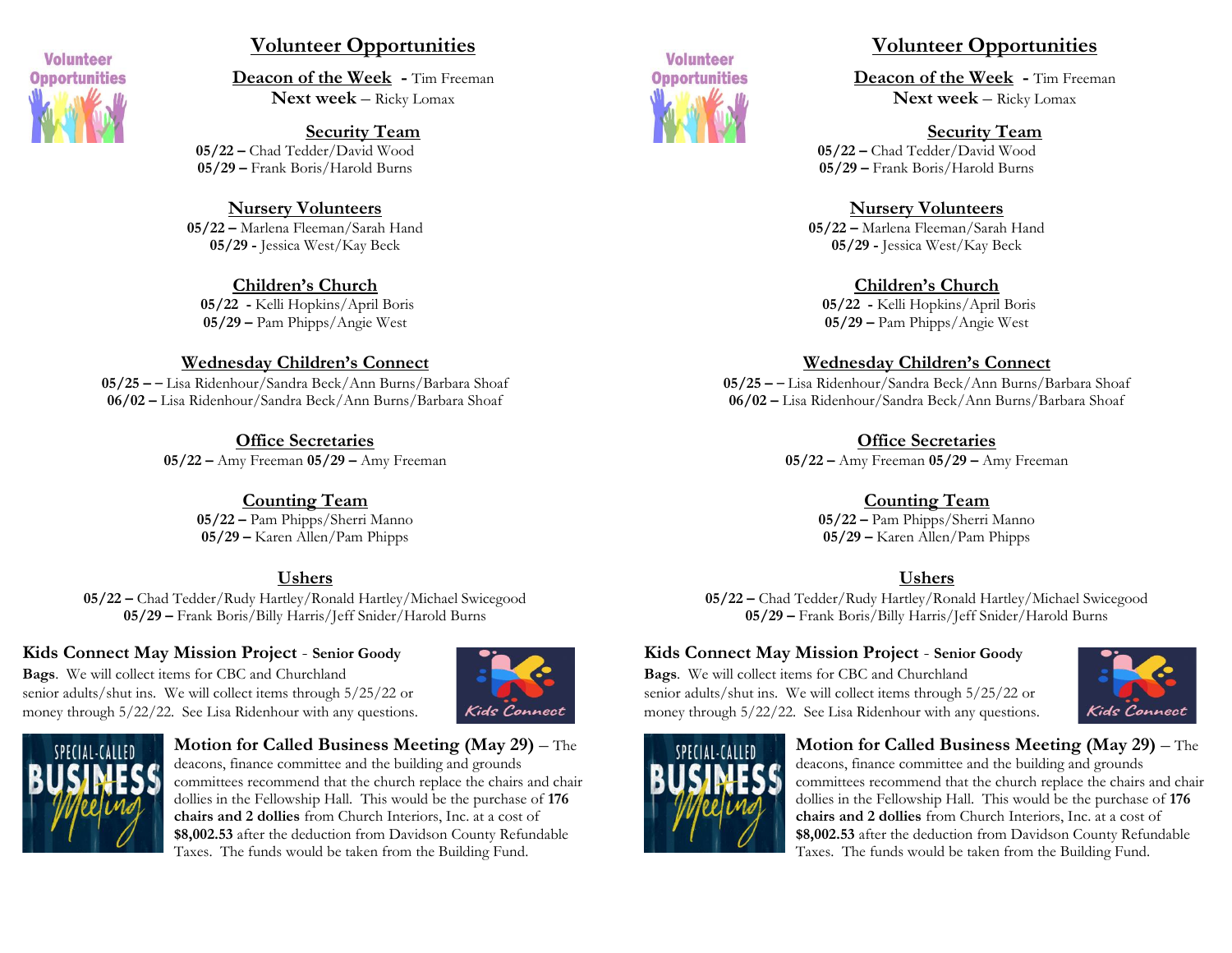## **Financial Information**

## **Memorial Gifts for May 15 2022**



**Building Fund** In honor of Carolyn Potter by Ricky Lomax In honor of Katelyn & Sydney Griggs – Graduation by Ronnie & Sharon Griggs

In memory of Kirby & Vernelle Greene by Lisa Olp

#### **Budget**

In honor of Sherri Manno & Kay Beck by Harold & Ann Burns In honor of Bailey Henderson – Birthday by Mary Pickett In honor of our children/hrandchildren –Adam, Taylor, Ellie & Colt by Gayle & Pam Phipps In honor of Katelyn Griggs by Mom & Dad In honor of Sydney Griggs by Mom & Dad

# **Financial Numbers (05/15/2022)**

Needed weekly \$3,839.00

|  | <b>Budget Offering</b><br>Total (month)        | 3,025.00<br>11,711.00 |
|--|------------------------------------------------|-----------------------|
|  | <b>Other Offerings</b><br><b>Building Fund</b> | 300.00<br>150.00      |
|  |                                                |                       |

**Annie Armstrong Easter Offering –** we met our goal of \$1,000. Thanks to everyone who contributed to this worthwhile cause.

## **Connect Attendance**

| Sunday Connect $(05/08/22)$      | 50  | <b>ATTENDANCE</b> |
|----------------------------------|-----|-------------------|
| Sunday Worship $(05/08/22)$      | 113 |                   |
| Monday Ladies Connect (05/16/22) | 19  |                   |
| Wednesday Connect (05/18/22)     | 38  |                   |



In lieu of flowers a monetary gift has been given – in memory of Will & Octavia Scott, Margaret Van Natter & Jack & Mary Moore – by David & Jackie Stiffel

## **Churchland Baptist Church Vision Statement**



We accomplish our mission by being focused in our **worship** and **prayer** as we reach up to God, disciplined in our **discipleship** and **fellowship** as we reach inward through spiritual growth, compassionate in our ministry as we intentionally reach out through **evangelism** and **missions** and joyful in our **fellowship** as we love each other

# **Financial Information**

# **Memorial Gifts for May 15 2022**



## **Building Fund**

In honor of Carolyn Potter by Ricky Lomax In honor of Katelyn & Sydney Griggs – Graduation by Ronnie & Sharon Griggs In memory of Kirby & Vernelle Greene by Lisa Olp

### **Budget**

In honor of Sherri Manno & Kay Beck by Harold & Ann Burns In honor of Bailey Henderson – Birthday by Mary Pickett In honor of our children/grandchildren –Adam, Taylor, Ellie & Colt by Gayle & Pam Phipps In honor of Katelyn Griggs by Mom & Dad In honor of Sydney Griggs by Mom & Dad

# **Financial Numbers (05/15/2022)**

Needed weekly \$3,839.00

**Budget Offer Total (month) Other Offering Building Fun** 

| ring | \$ | 3,025.00  |
|------|----|-----------|
| 1)   | \$ | 11,711.00 |
| ngs  | S  | 300.00    |
| ıd   |    | 150.00    |

**Annie Armstrong Easter Offering –** we met our goal of \$1,000. Thanks to everyone who contributed to this worthwhile cause.

### **Connect Attendance**

| Sunday Connect (05/08/22)        | 50  | ATTENDANCE |
|----------------------------------|-----|------------|
| Sunday Worship $(05/08/22)$      | 113 |            |
| Monday Ladies Connect (05/16/22) | 19  |            |
| Wednesday Connect (05/18/22)     | 38  |            |



In lieu of flowers a monetary gift has been given – in memory of Will & Octavia Scott, Margaret Van Natter & Jack & Mary Moore – by David & Jackie Stiffel

# **Churchland Baptist Church Vision Statement**



We accomplish our mission by being focused in our **worship** and **prayer** as we reach up to God, disciplined in our **discipleship** and **fellowship** as we reach inward through spiritual growth, compassionate in our ministry as we intentionally reach out through **evangelism** and **missions** and joyful in our **fellowship** as we love each other